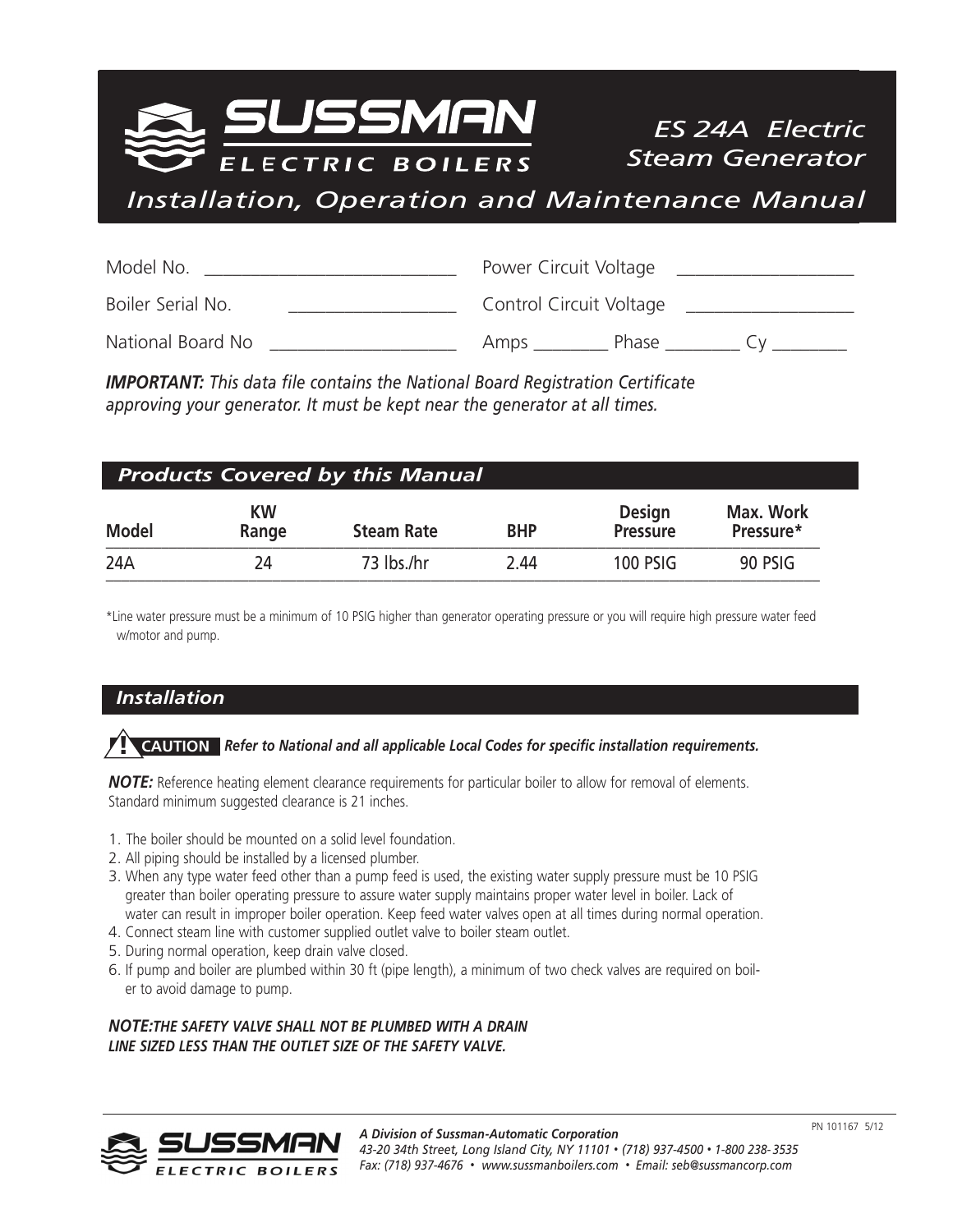# *Component Identification Dimensional Information*



| <b>Dimensional Table Model 24A</b> |                                             |         |  |
|------------------------------------|---------------------------------------------|---------|--|
| <b>Item</b>                        | <b>Description</b>                          |         |  |
|                                    | 1/4 NPT Strainer                            | 93806   |  |
| 2                                  | 1/4 NPT 120V 60HZ Solenoid, 1/4 OBIF.       | 99042   |  |
| 3                                  | <sup>3</sup> / <sub>8</sub> NPT Check Valve | 99162   |  |
| $\overline{4}$                     | 1/2 NPT Drain Valve                         | 99178B  |  |
| 5                                  | 1/2 NPT Steam Outlet Nipple                 | 100380  |  |
| 6A                                 | Gauge Glass Valve Set                       | 99173C  |  |
| 6B                                 | Gauge Glass Tube                            | 99074-1 |  |
| 7                                  | 1/2 NPT 100PSIG S.Valve                     | 99136   |  |



| <b>Dimensional Table</b> |                       |  |
|--------------------------|-----------------------|--|
| Item                     | <b>Models 24A</b>     |  |
| Α                        | $25\frac{3}{16}$      |  |
| B                        | $22\frac{1}{8}$ (REF) |  |
| $\overline{\epsilon}$    | $17^{13}/_{16}$ (REF) |  |
| $\overline{\mathsf{D}}$  | $1\frac{3}{4}$        |  |
| Ē                        | $16^{11}/16$          |  |
| F                        | $4\frac{1}{16}$       |  |
| G                        | $2^{15}/6$            |  |
| H                        | $2^{1/2}$             |  |
|                          | $3\frac{1}{2}$        |  |
| J                        | $9\frac{1}{8}$        |  |
| $\overline{\mathsf{K}}$  | $2\frac{1}{4}$        |  |
| L                        | $10\frac{5}{16}$      |  |
| M                        | $4\frac{5}{16}$       |  |
| N                        | $2\frac{5}{8}$        |  |
| O                        | $8^{3}/4$             |  |
| Þ                        | $2\frac{1}{6}$        |  |

| <b>Dimensional Table Model 24A</b> |                                             |        |
|------------------------------------|---------------------------------------------|--------|
| <b>Item</b>                        | <b>Description</b>                          |        |
| 8                                  | $\overline{\frac{1}{4}}$ NPT Pressure Gauge | 99197  |
| 9                                  | Hi-Limit Pressure Control                   | 99066  |
| 10                                 | operating Pressur Control                   | 99966  |
| 11                                 | <b>Access Panel</b>                         |        |
| 12                                 | Main On-Off Switch                          | 92830  |
| 13                                 | Probe Isolator                              | 100378 |
| 14                                 | Probe Spark Plug                            | 90229  |
| 15                                 | Probe 5 inch                                | 99807F |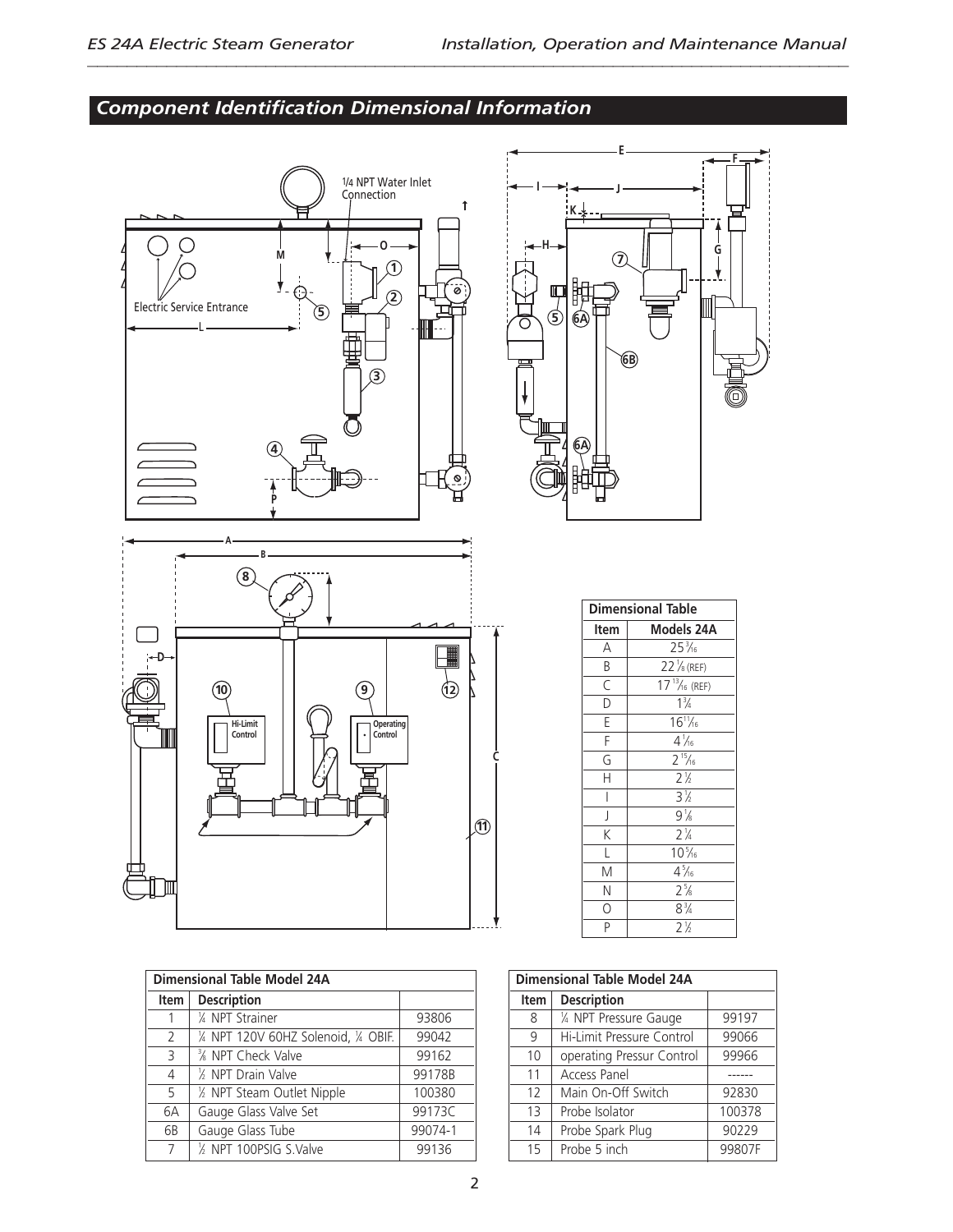## *Wiring*

*Ground boiler according to National* **! CAUTION ! WARNING** *Electric Code requirements to avoid shock. Use proper sized wire. Power wiring to boiler should be in accordance with Local and N.E.C. requirements following wiring diagram supplied. Wire size specified adjacent to field wiring terminal block(s). Use 90˚ C copper wire only.*

Purchaser should use a disconnect switch employing circuit breakers or fuses between the main power source and the boiler.

*Boilers are susceptible to lightning dam-***! WARNING ! CAUTION** *age because of plumbing water lines. Industrial type lightning/surge protectors should be installed according to the manufacturer's recommendation at your service entrance. Consult your contractor or electrical dealer.*

- 1. The unit is pre-wired and tested. Connect control circuit voltage at the control circuit terminal block.
- 2. With the main power off, make sure that all wiring terminations are tight to avoid arcing, carbonizing and/or overheating of contacts.

## *Substitution of components or modification of wiring systems voids the warranty and may lead to dangerous operating conditions.*

3. Instructions for water feed control system (i.e. motor and pump or solenoid feed).

a. Check the voltage of the motor or solenoid before making electrical connection.

#### *b. The water feed circuit should be wired to the junction box provided*.

c. Motors rated greater than 1/3HP or are not 120VAC single phase require the use of suitable motor starter.

d. Amperage/Wire Size – For correct sizing refer to the label on the boiler located next to the field wiring termi nals. This label states the wire size (AWG or MCM), minimum temperature rating (90˚C) and conductor material (copper only). Deviation from this information may result in improper or unsafe boiler operation.

# *Wiring Diagram Control Circuit ES-24A–PRI Electric Boilers*

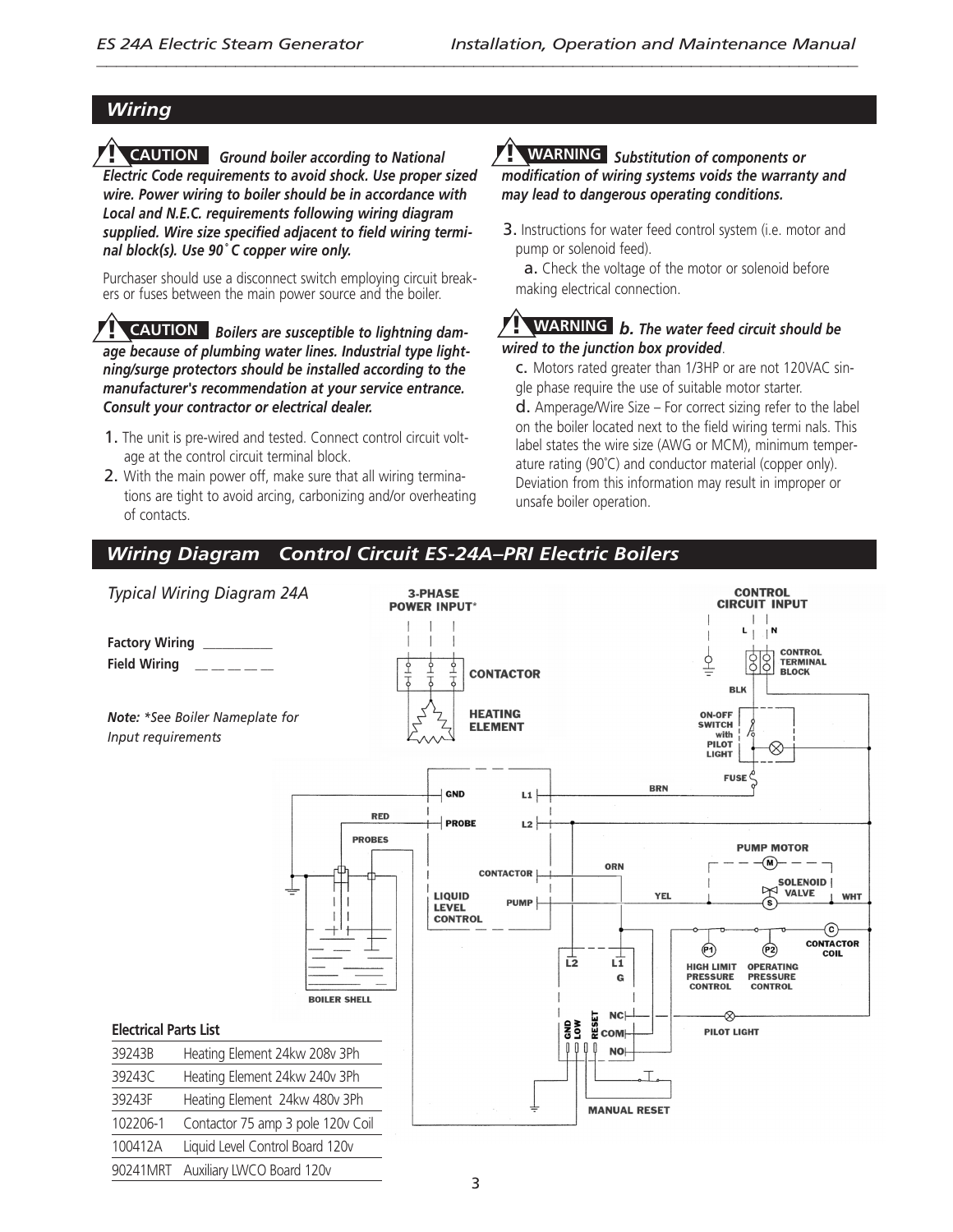## *Pre-Operation Check - All Boilers*

## *LWCO/PUMP CONTROL, OPERATION AND TESTING*

- 1. All valves for incoming water supply are to be fully opened. Main disconnect switch to be in "ON" position. Boiler switch to be in "ON" position. Since boiler will be empty, pump (or solenoid) will be energized allowing boiler to fill with water. Control will allow for automatic reaching of proper water level. Contactors will be energized, applying voltage to heating elements.
- 2. Pump Switch Operation At this point, water should be visible approximately halfway up sight glass. Slowly open drain valve located at bottom of boiler. Water level will fall, allowing low water cutoff/pump control to energize feed water system. Close drain valve for proper operation.
- 3. Low Water Cut-Out Switch Performance. Open drain valve completely. Maintain this condition until water level falls within gauge glass enough to cause low water cut-out switch to de-energize heating elements. Contactor will be in the de-energized state at this time. Close the drain valve. For automatic resetting type low water cut-out switches, feed system will return water level to normal. Boiler is now qualified for proper low water cut-out and normal liquid-level operating conditions.

# *PRESSURE CONTROLS OPERATION AND TESTING*

#### *NOTE: ALL ES STEAM BOILERS ARE PROVIDED WITH ONE HI-LIMIT PRESSURE CONTROL AND ONE OPERATING PRESSURE CONTROL.*

1. All pressure controls are equipped with a screw allowing for setting of the desired operational and hi-limit pressures. To reduce pressure setting, rotate screw in direction which allows indicator to point to a lower pressure setting.

#### *NOTE: IT IS RECOMMENDED THAT THE HI-LIMIT CONTROL BE SET 1O PSIG ABOVE DESIRED NORMAL OPERATION PRESSURE.*

- 2. A differential pressure can be obtained on all automatic re-setting operating pressure controls in the same manner as operating pressure control is set. Differential indicated pressure below the main operating maximum pressure the pressure control will reset.
- 3. Pressure Control Operating Check Close steam outlet valve (by customer) and adjust operating pressure control to a low pressure setting. Set hi-limit control at 10 PS1G above that setting. Switch boiler on to allow for steam pressure build-up. Pressure gauge reading will build and the operating pressure control will shut off boiler at its pressure setting. Re-setting of operating pressure control is accomplished by bleeding off pressure through steam outlet valve (by customer) and allowing pressure to drop below set point.
- 4. Hi-limit Pressure Control Check See item 3 above but, in doing so, assure for this test purpose only, that the operating control is set above the pressure setting of the hi-limit control. The hi-limit trip will de-energize the contactors. Resetting of the hi-limit occurs after bleeding steam to reduce pressure inside the boiler.

#### *TO AVOID IMPROPER OR UNSAFE CONDITIONS, INSURE OPERATING PRESSURE CONTROL IS RESET TO PROPER DESIRED BOILER OPERATING PRESSURE.* **! CAUTION**

## *Operation*



#### *ONLY WITH MAIN DISCONNECT "OFF", TIGHTEN ALL ELECTRICAL CONNECTIONS BEFORE ENERGIZING BOILER TO PREVENT ARCING, CARBONIZING OF CONTACTS AND/OR OVERHEATING.*

- 1. Turn on water supply. Turn main switch on. Turn boiler switch to ON position. When water appears approximately halfway up the gauge glass, the pump or solenoid feed will automatically shut off and the contactors will switch on.
- 2. Operation of Low Water Cut-Off The boiler is equipped with a probe type liquid level control which is coupled to an electronic controller (pc board).
- 3. The automatic reset operating pressure control has a visual pressure adjustment. The top screw of the control adjusts the scale in the large indicator window. By turning the screw, the pressure setting can be adjusted. Selection of desirable pressure is very easily made. Some pressure controls have an additional screw for adjustment of pressure differential (OFF/ON pressure operating range) which is factory set at the maximum allowable rating.
- 4. Close steam outlet valve. Boiler will build up to desired pressure and shut off automatically.
- 5. High Pressure Control This control will de-energize the boiler should pressure within the boiler exceed the set pressure.
- 6. Slowly open steam outlet valve and use steam as needed.
- 7. Boiler should be blowndown daily (see blowdown instructions on page 6).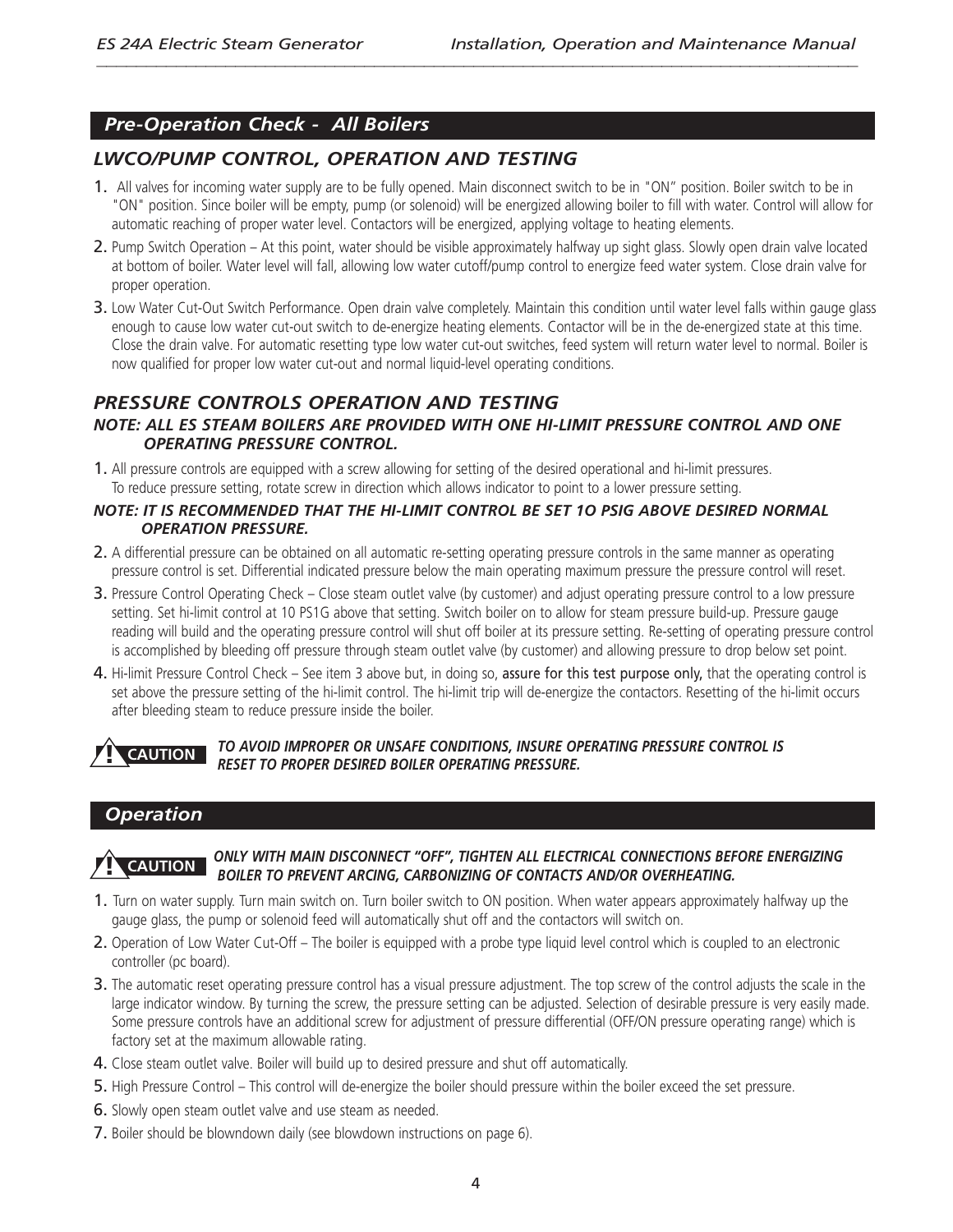#### *Blowdown*

Blowdown is an essential part of boiler operation. It is one of the best preventative maintenance steps you can take. Make sure a blowdown schedule is established and followed regularly.

In hard water areas, blowdown is necessary at least once a day. In soft water areas, once a week. If there is a particular problem which applies to your own local water condition other than mineral content, take this into consideration in determining whichschedule is to be followed.

- 1. At the end of the working day, while boiler is still operating, turn switch to the OFF position and close water supply valve. De-energize wall mounted safety switch.
- 2. It is preferable to connect the blowdown valve directly into a drainage system when allowed by local codes. If this is done, the boiler can be discharged at operating pressure. Consult local plumbing codes before doing so.
- 3. If blowing-down into a receptacle, allow pressure to decrease to 15-20 PSIG before opening blowdown valve.
- 4. When discharge is complete and boiler is drained:<br>1. Close the blowdown valve **3.** Put boiler s

3. Put boiler switch in the ON position

- 2. Open water supply valve; **4.** Close wall mounted safety switch.
- 5. When refilling is complete, turn off the boiler switch unless further operation is desirable.
- 6. If you have been supplied with a Manual Reset Low Water Control as required in some states, the reset button on the control must be pushed before boiler will begin developing pressure. (Do not push reset until boiler has filled with water.)

## *Maintenance*

#### *HAZARD OF ELECTRICAL SHOCK. DISCONNECT ALL POWER BEFORE WORKING ON BOILER.* **! CAUTION**

Sussman Electric Steam boilers are designed for years of trouble-free performance. To establish a good preventative maintenance program, we suggest that the building maintenance person or engineer familiarize themselves with these simple rules.

- 1. The sight glass should be checked daily to ensure that boiler has adequate water.
- 2. A monthly inspection should be made of the internal wiring. All electrical connections should be checked for tightness. A check for water leaks should also be made and any loose fittings immediately tightened.
- **3.** Every four months, the low water cut-off and pump control should be checked to insure that it is functioning properly.
- 4. Every four months, the probe and isolator should be checked for deposits and cleaned, if necessary. This is accomplished by removing the inspection plate, removing the probe (with a standard socket wrench) cleaning and replacing.
- 5. Every four months, the heating elements should be removed. If scale has begun to form, the element should be cleaned and the boiler should be drained and flushed.

#### *NOTE: NEW BOLTS AND GASKET SHOULD BE USED WHEN RE-INSTALLING THE ELEMENT TO ASSURE PROPER SEALING.*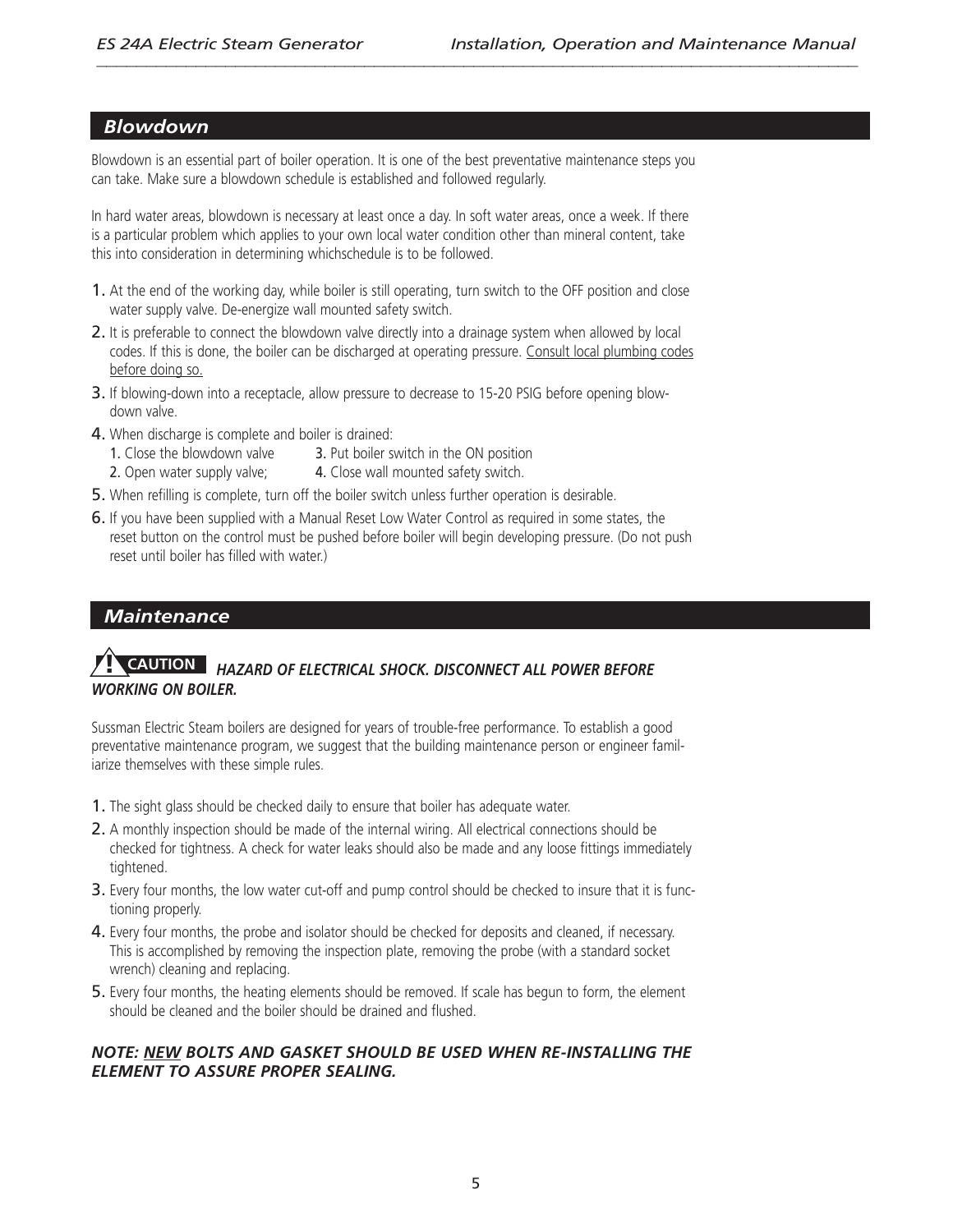#### *Element Replacement*

#### *READ INSTRUCTIONS COMPLETELY BEFORE STARTING WORK*

Before Installing your new elements be sure the McDonnell Miller low water cut-off and aux. low water cutoff (if supplied) is operating properly. The float chamber and lower equalizer column of the MM control must be completely clear of sludge or other foreign matter. Failure to do this may cause the immediate burn-out of the new elements. If the unit is probe equipped, check condition of the probes and isolator. **! CAUTION**

All elements are thoroughly checked before shipment The manufacturer cannot be responsible for burn-outs caused by a faulty low water cut-off.

The lower equalizer column can best be examined by breaking the unions on either side and then visually and manually examining the piping with your finger or probes to see if it is clear and clean.

- *1.* Disconnect boiler from electric power supply at main safety switch or fuse panel. Then turn boiler switch to "OFF" position.
- *2.* Close water supply valve on incoming water supply line. Drain boiler completely of water.
- *3.* Open boiler door to access heating element.
- *4.* Disconnect wire (electric) leads connecting element to main power system of boiler. Again, note wire connections to facilitate re-assembly. Proceed to remove and discard (6) bolts from flange.
- **IMPORTANT:** Note the wire connections to facilitate re-assembly (see wiring schematic). Remove and discard six (5/16"-18) bolts from flange. Do not reuse these bolts.
- *5.* Thoroughly clean boiler flange of all foreign material. Be certain no part of old gasket remains on flange.
- *6.* Apply "Slic-Tite" Gasket Compound (or equal) to both surfaces of new gasket supplied with replacement element. Proceed to install element flange assembly with gasket between boiler flange and element flange. In doing this, be careful to align flange holes so element wire connection terminals on element assembly are in line with previously disconnected wire leads to facilitate easy connections.

*NOTE:* Observe markings on element flange. Install element marking "TOP" on top.

- **7.** Use only new element flange bolts. Tighten all (6) element flange bolts to a torque value of 22 lb-ft each (see illustration).
- **8.** Connect all wires to the terminals. Tighten all element terminals to a torque value of 20 lb-in each (see illustration). Make sure all wires are clean and bright to assure good electrical contact.
- **9.** Check that the wires are correctly connected to the contactor terminals and are tightened to a torque value of 45 lb-in. (see illustration). Make sure all wires are clean and bright to assure good electrical contact.
- **10.** Open water valve to allow water supply to reach boiler feed mechanism.
- **11.** As boiler automatically refills, observe the new flange assembly for possible leaks. If water is noticed, the bolts must be re-tightened. Before doing this, turn the boiler off at the main fuse safety switch.
- *12.* When boiler reaches working pressure, check flange assembly again for leaks.

**POLITION** Follow maintenance instructions provided with the boiler.



*Torque Values:*





*For Illustrative Purposes Only. Power wiring shown in approximate factory-installed location*

| <b>TORQUE VALUES</b>        |            |
|-----------------------------|------------|
| <b>Element Flange Bolts</b> | $22$ lb-ft |
| <b>Element Terminals</b>    | $20$ lb-in |
| <b>Contactor Terminals</b>  | $45$ lb-in |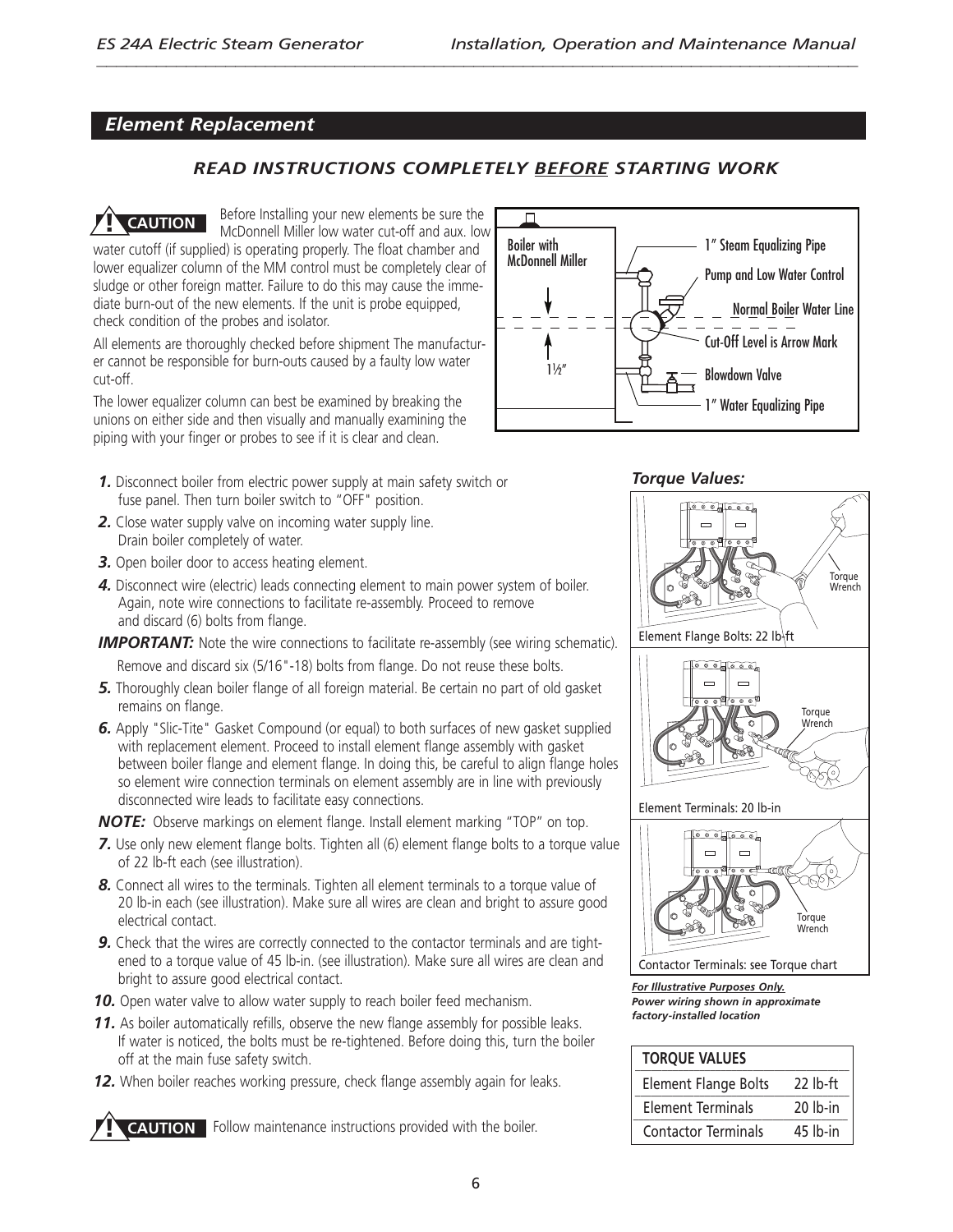# *Gauge Glass Installation*

*IMPORTANT NOTE:* Read all warnings and instructions before performing installation or maintenance. Safety glasses and gloves should be worn at all times when working with or examining water gauge glass and connections. Pressure in generator to be at zero before proceeding. Improper installation or maintenance of gauge glass and connections can cause immediate or delayed breakage resulting in bodily injury and/or property damage.

- 1. Apply Teflon tape or pipe dope to pipe threads. Install top gauge fitting (fitting without a drain valve) into the uppermost tapping. Wrench tighten the fitting until it is snug and the glass outlet is pointing at five o'clock (about 1/8 turn from its final downward vertical position).
- 2. Install the bottom gauge fitting (the fitting with a drain valve) until it is snug and the glass outlet is pointing directly upward. Verify top and bottom fittings are threaded into the tappings the same number of turns (distance A= distance B).
- 3. Remove glass packing nut, friction washer (or packing gland, depending upon the model), and glass packing from the fittings, and place them, in the same order, on to both ends of the gauge glass. Push both packings about an inch up the gauge glass.
- 4. Gently insert one end of the glass into the top gauge fitting. Keeping the glass inside the top fitting, gently rotate the top gauge fitting clockwise until vertically aligned with the bottom gauge, then insert glass into bottom fitting until glass bottoms out on the shoulder inside the bottom fitting.
- 5. Carefully raise glass about 1/16" and slide lower glass packing down until the glass packing contacts the lower gauge fitting. DO NOT allow the glass to remain in contact with any metal!
- 6. Carefully slide upper glass packing up as far as possible.
- 7. Hand tighten both glass packing nuts, then tighten 1/2 turn more by wrench. Tighten only enough to prevent leakage. DO NOT OVER TIGHTEN! If any leakage should occur, tighten lightly, a quarter turn at a time, checking for leakage after each turn.



*IMPORTANT NOTE: Read all warnings and instructions before performing installation or maintenance.*

*Safety glasses and gloves should be worn at all times when* **! WARNING***working with or examining water gauge glass and connections.*

*Pressure in generator to be at zero before proceeding.*

*Improper installation or maintenance of gauge glass and connections can cause immediate or delayed breakage resulting in bodily injury and/or property damage.*